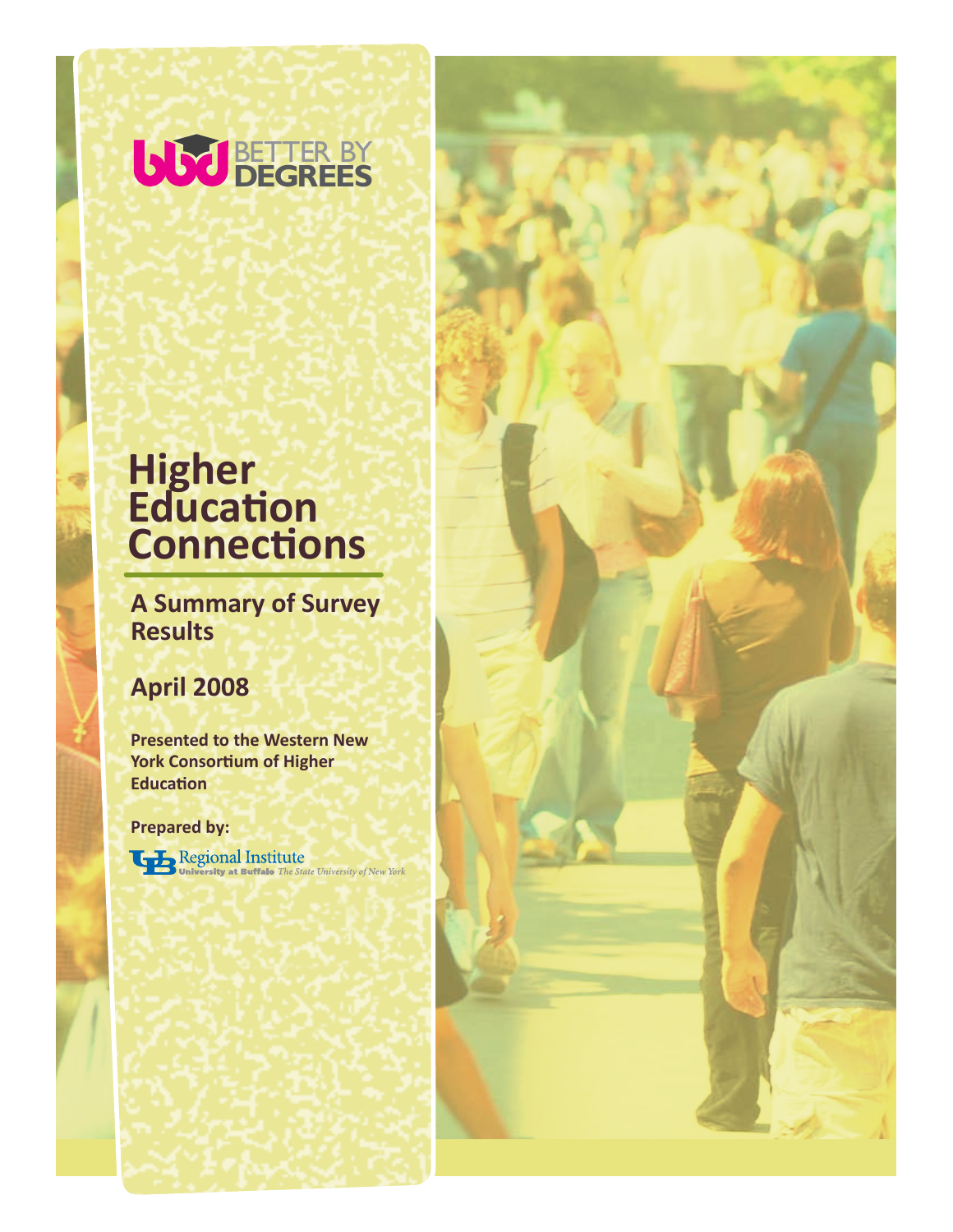**In what ways do Western New York's colleges and universities work together to attract local high school students, meet their academic interests, arm them with** the education and training sought by local businesses **and enhance their quality of life in the region?**  $5 - 6$  Christ the King Seminary

In an effort to shed light on these issues, the Regional Institute surveyed the 22 members of the Western New York Consortium of Higher Education (WNYCHE).\*

**The survey solicited information on four types of connections:** 

(1) Academic programs offered jointly with another **17 Institution of higher education** 15 Niagara University

**(2) Formal connections or agreements with area high schools** 21 SUNY Empire State College - Niagara Frontier

**(3) Formal connections or agreements with area businesses** 

> **(4) Formal community-focused connections or partnerships**

Findings suggest that these four types of connections exist between and among members. Although member-to-member academic connections represent the largest area in which WNYCHE members collaborate regionally, few member-to-member connections exist with regional businesses, high schools and the community. Additionally, the WNYCHE has not engaged in any consortium-wide initiatives outside the academic realm.

Additionally, although many WNYCHE members reported multiple connections across academic, business, high school and community sectors, survey responses suggest that these are representative of a range of connections and not an exhaustive list. Thus, the following summaries should be read as establishing a baseline of connections and partnerships within Western New York's higher education industry.

The following pages highlight the range of connections and partnerships identified by survey respondents. These data will help WNYCHE members enhance existing connections and target potential opportunities for future collaboration.

**\*As of this printing, 21 members completed and returned the survey, representing a 95% response rate.**

#### **Members of the Western New York Consortium of Higher Education**

1 Alfred University

**18 6 3 2 22 20 12**

**13**

**Public Institutions Private Institutions**

**14**

**20**

**11**

**21**

**9 4**

**5 7 17**

2 Bryant and Stratton College Buffalo Campus

**15**

**10**

**8**

**<sup>1</sup> <sup>16</sup>**

- 3 Canisius College
- 4 Christ the King Seminary
- 5 Daemen College
- 6 D'Youville College
- 7 Erie Community College
- 8 Genesee Community College
- 9 Hilbert College
- 10 Houghton College
- 11 Jamestown Community College
- 12 Medaille College
- 13 Niagara County Community College
- 14 Niagara University
- 15 Saint Bonaventure University
- 16 SUNY College of Technology at Alfred
- 17 SUNY at Buffalo
- 18 SUNY College at Buffalo
- 19 SUNY at Fredonia
- 20 SUNY Empire State College Niagara Frontier
- 21 Trocaire College
- 22 Villa Maria College Buffalo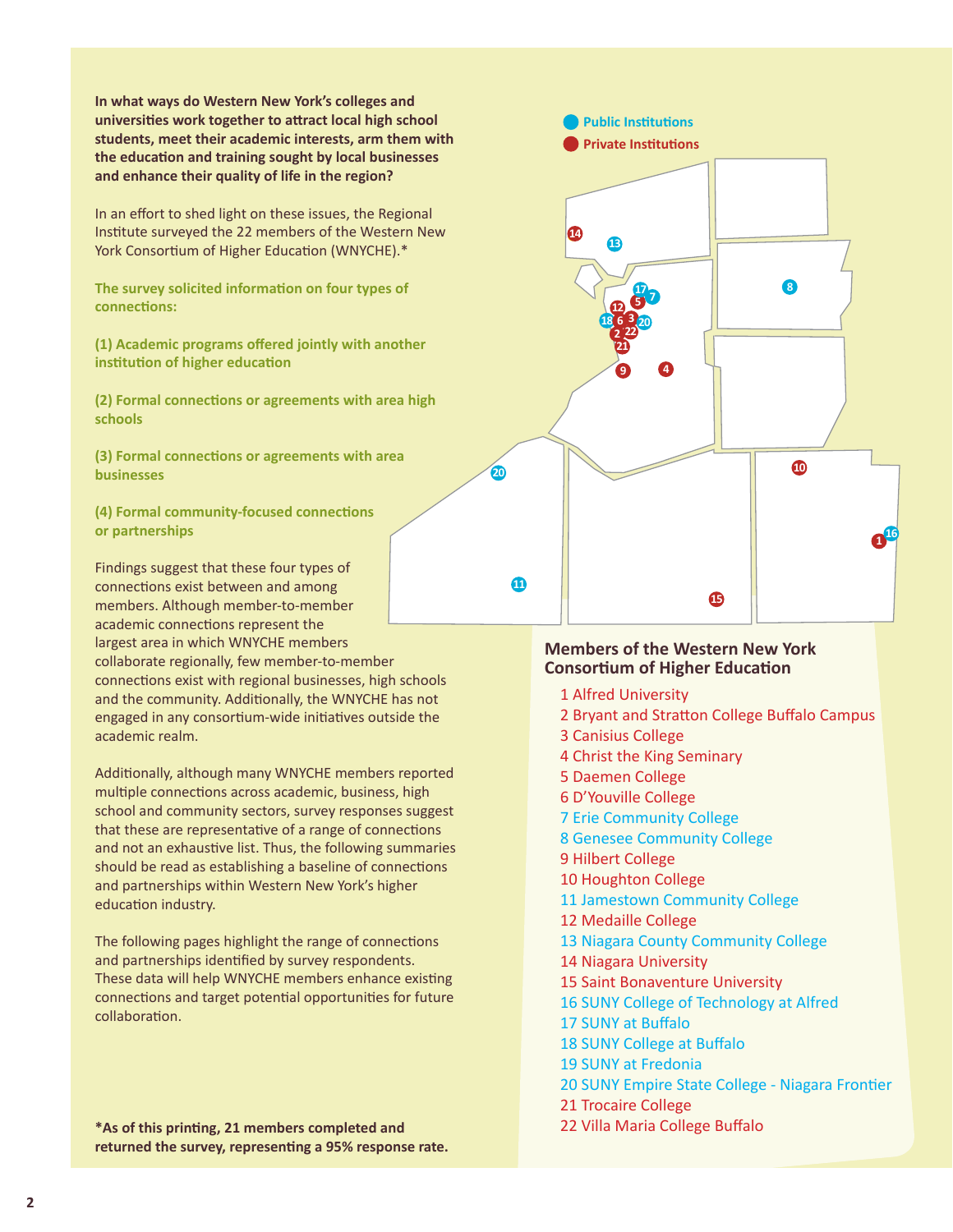### **Summary of Higher Education Connections**

**Connection Type**

**Consortium Initiatives**

## **Academic**



**Consortium Members with Member-to-Member Connections**



About the member-to-member connections

Transfer agreements between community colleges and 4-year schools

Program-specific articulation agreements

Dual enrollment programs

Cross-course offerings

**Business** 

 **High School 19**

 **Community-**



About the member-to-member connections 1 Vocational training



About the member-to-member connections

1 college preparation program



About the member-to-member connections

1 community engagement 2 health/medical research

**Consortium Members with Connections**





 **<sup>11</sup> <sup>13</sup>** 

 **<sup>13</sup> <sup>17</sup> 18 19 1 1 1 1 1 1 1 1**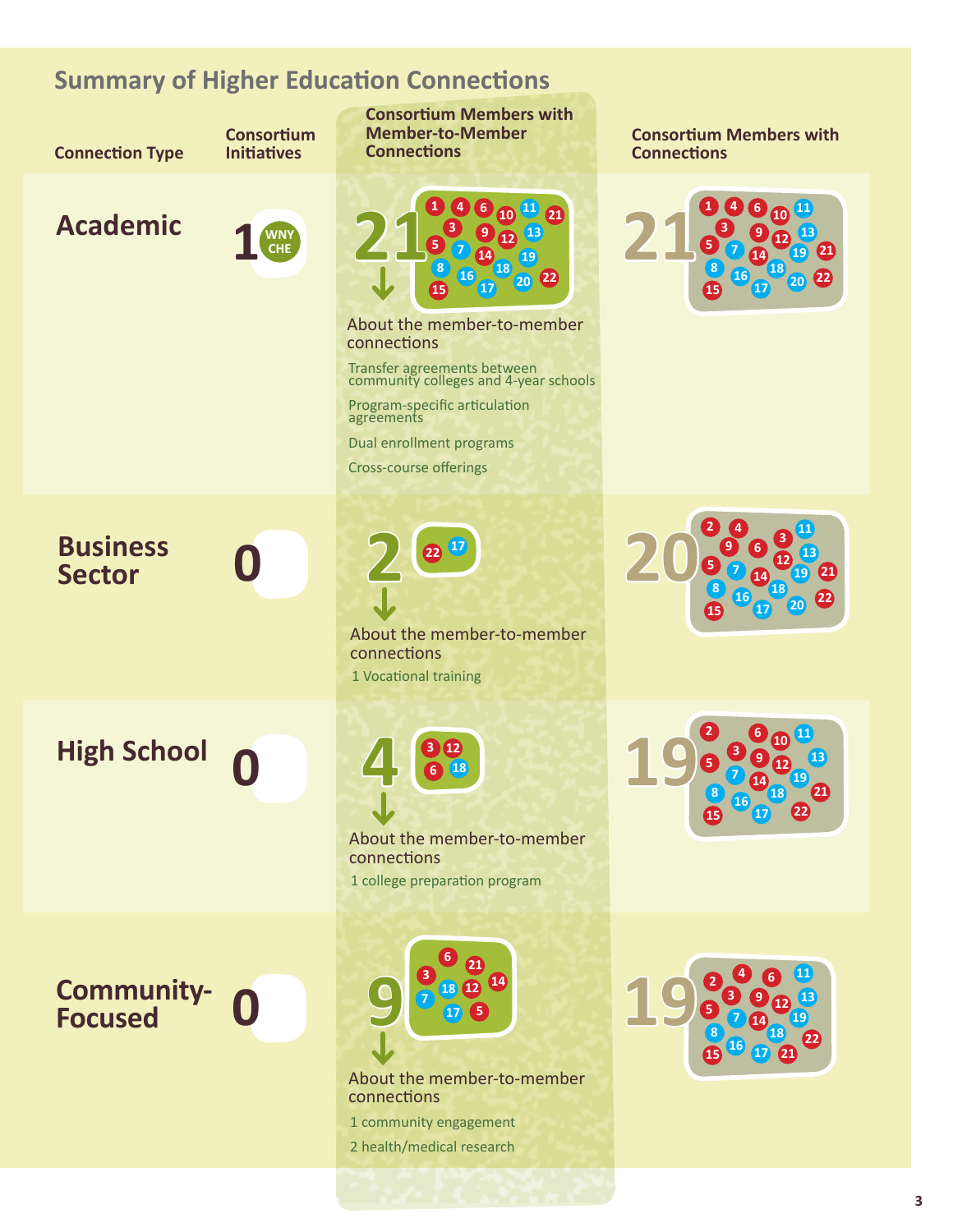# **Academic Connections**

13 Medaille College

#### **CONSORTIUM INITIATIVES** , ONSORTIUM INITIATIV

**12 BENDEAD WAYCHE Initiative**<br>**140 years, the WNYC Established for approximately 40 years, the WNYCHE is a Fig. 6. Genese Connect Construction Connect Profit or ganization that** *focuses on issues of common* **interest.** 4 Canisius College **WNYCHE Initiative** 6 Daemen College 7 D'Youville College  $\sim$  40 years 12 Jamestown Community College in the college of  $\mathbf{I}$ 

### **CONSORTIUM CONNECTIONS**

14 Niagara County Community College

**21 WNYCHE members**<br>have at least one identified by partnership with an **19 SUNY COLLEGE ACCORDING A LIGARY CONTROLLEGE AND THE VIOLENCE AND THE VIOLENCE AND THE VIOLENCE AND THE VIOLENCE AND THE VIOLENCE AND THE VIOLENCE AND THE VIOLENCE ATT ON THE VIOLENCE AND THE VIOLENCE AND THE VIOLENCE A 21 partnership with another institution 22 Trocation.** The mix includes **22 Bryant and Stransfer agreements between community colleges and 4-year schools, program-specific articulation agreements, cross course offerings and dual enrollment programs. WNYCHE members**  $\mathcal{L}$  Sun  $\mathcal{L}$  at Fred  $23$  Villa Maria College Buffalo

### **CONSORTIUM MEMBER-TO-MEMBER CONNECTIONS**

**21 WNYCHE members other consortium member to offer are partnering with at least one an academic program.** 

### **EXAMPLES**

**Transfer agreements between community colleges and 4-year schools: Jamestown Community College has transfer agreements with about three dozen 4-year schools including 11 WNYCHE members.** 

**Program-specific articulation agreement: Trocaire, NCC and Daemen partner to offer students a 1+2+1 Bachelor of Science in Nursing program where students earn an associate's degree at their choice of 2-year college and a bachelor's degree from Daemen.**

**Dual Enrollment: St Bonaventure's Franciscan Health Care Program partners with several schools, including UB and Daemen to allow exceptional high school seniors to be jointly admitted into St. Bonaventure and a partnering school.** 

**Cross course enrollments: SUNY Empire partners with other SUNY schools to allow students to cross register at other area SUNY institutions.**

- **18 6 3 2 22 20 12 21 9 4 5 7 17 13**  $\bf 44$ **15 20** 10 **10 <sup>1</sup> <sup>16</sup> 8 Public { Private Member-to-Member Connection(s)** 
	- 1 Alfred University
	- 2 Bryant and Stratton College
	- 3 Canisius College
	- 4 Christ the King Seminary
	- 5 Daemen College
	- 6 D'Youville College
	- 7 Erie Community College
	- 8 Genesee Community College
	- 9 Hilbert College
	- 10 Houghton College
	- 11 Jamestown Community College
	- 12 Medaille College
	- 13 Niagara County Community College
	- 14 Niagara University
	- 15 Saint Bonaventure University
	- 16 SUNY College of Technology at Alfred
	- 17 SUNY at Buffalo
	- 18 SUNY College at Buffalo
	- 19 SUNY at Fredonia
	- 20 SUNY Empire State College Niagara Frontier
	- 21 Trocaire College
	- 22 Villa Maria College Buffalo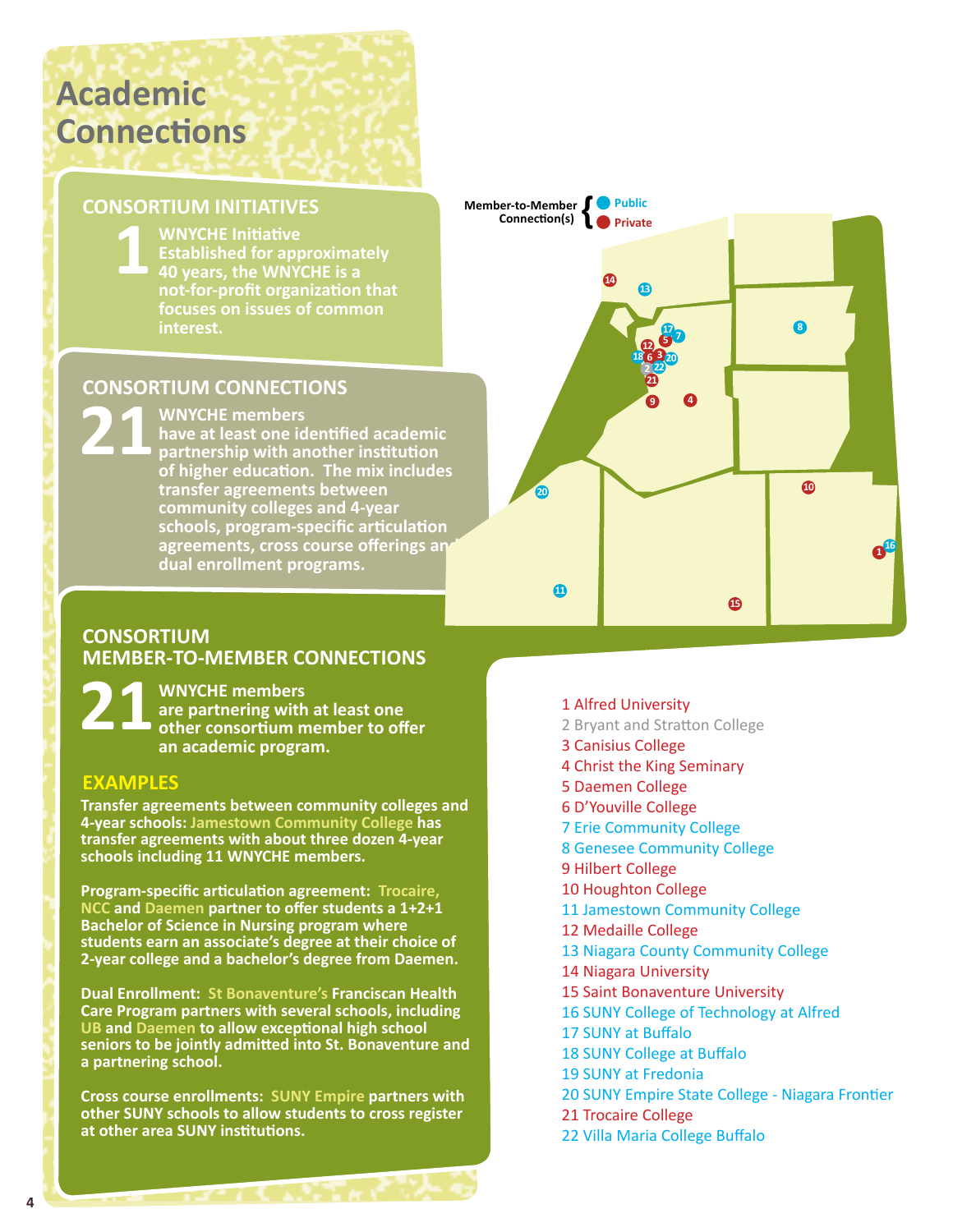# **Business-Sector Connections**

#### **TYPES OF CONNECTIONS REPORTED**

**General workforce Small business Industry-specific Continuing ed Bryant and Stratton Campus** lustry-specific and Tampus Campus 4 Canisius College

5 Christ the King Seminary

**Employment & career Corporate/employer**

> **Member-to-Member & Public Connection(s) Connection(s)**

> > **20**

**11**

#### **CONSORTIUM CONNECTIONS CONSORTILI**

**WNYCHE** members 10 Hilbert College 1

**20** WNYCHE members<br> **20** bave at least one id<br>
sector partnership **have at least one identified business-12 Sector partnership aimed at helping Alternative State area businesses meet their demand for Educated and trained employees. These Partnerships range from corporate training programs to small business development to general workforce development agreements with 23 Villa Maria College Buffalo Buffalo Buffalo Buffalo Buffalo Buffalo Buffalo Buffalo Buffalo Buffalo Buffalo 22 Bryant and industrial development agencies.**  11 Houghton College Pro 13 Medaille College 20 SUNY at Fredonia

#### **CONSORTIUM MEMBER-TO-MEMBER CONNECTIONS**

**2WNYCHE members**<br>are engaged in a bu<br>partnership with at **are engaged in a business-sector partnership with at least one other consortium member.** 

#### **CASE STUDY**

#### **Educational Opportunity Center**

**Partnership Mission: to offer Buffalo's urban community with academic programs leading to higher education and vocational training leading to employment**

#### **WNYCHE Partners: University at Buffalo and Villa Maria Other Partners: None reported**



1 Alfred University

**18 6 3 2 22 20 12**

**13**

**14**

**5 7 17**

**21 9 4**

2 Bryant and Stratton College

**15** 

**10**

**8**

 $10^{11}$ 

- 3 Canisius College
- 4 Christ the King Seminary
- 5 Daemen College
- 6 D'Youville College
- 7 Erie Community College
- 8 Genesee Community College
- 9 Hilbert College
- 10 Houghton College
- 11 Jamestown Community College
- 12 Medaille College
- 13 Niagara County Community College
- 14 Niagara University
- 15 Saint Bonaventure University
- 16 SUNY College of Technology at Alfred

#### 17 SUNY at Buffalo

- 18 SUNY College at Buffalo
- 19 SUNY at Fredonia
- 20 SUNY Empire State College Niagara Frontier
- 21 Trocaire College
- 22 Villa Maria College Buffalo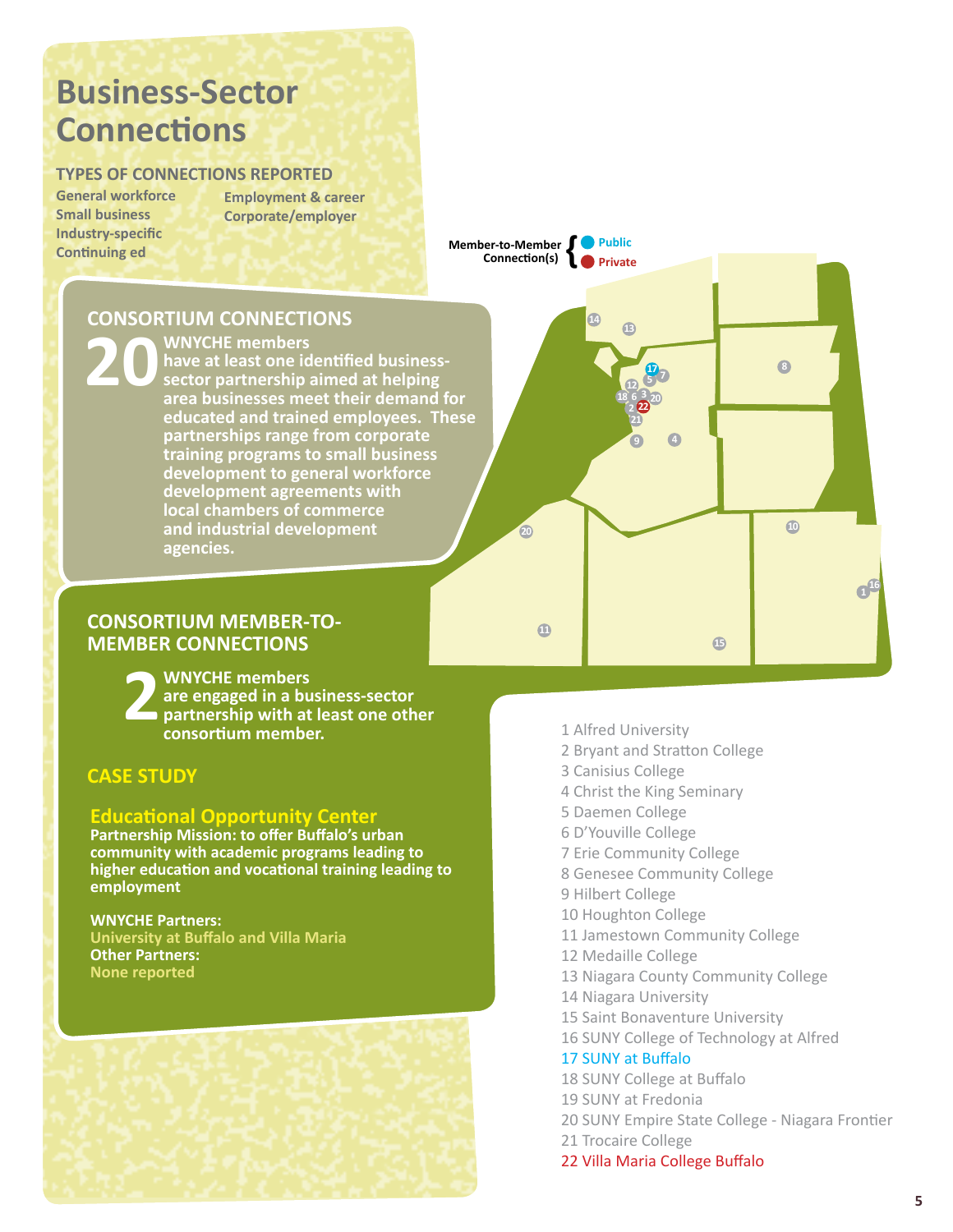# **High School Connections**

#### **TYPES OF CONNECTIONS REPORTED**

**College courses to High Schoolers at college**

**College courses at High School**

**Accept AP** 

**Grants for HS students 3 Bryant and Stratton** College Buffalo s for HS stud

8 Erie Community College

**Recognize GED**  $S$ nize GED $\Gamma$ 

**Agreement with and Stratton College-American** College-American College-American Campus Campus Campus Campus Campus **international High Schools Other**

**Admin support to HS**

**program**

**College courses online College preparation** 

#### **CONSORTIUM CONNECTIONS** 20110 Metal

13 Medaille College **WNYCHE members** 

**19 a** WNYCHE members<br> **19** agreement or connection with an area **15 Niagara Library** have at least one identified formal **high school.**  $\sim$  agreement of t

**These agreements range from recognizing the GED to accepting AP 22 Trocalis College credit to teaching 23 Villa College-level courses to high schoolers to providing administrative support at the high-school level for the administration of college grants.**   $\mathbb{Z}^2$  sum  $\mathbb{Z}^2$  sum  $\mathbb{Z}^2$  sum  $\mathbb{Z}^2$  sum  $\mathbb{Z}^2$  sum  $\mathbb{Z}^2$  sum  $\mathbb{Z}^2$  sum  $\mathbb{Z}^2$  sum  $\mathbb{Z}^2$  sum  $\mathbb{Z}^2$  sum  $\mathbb{Z}^2$  sum  $\mathbb{Z}^2$  sum  $\mathbb{Z}^2$  sum  $\mathbb{Z}^2$  sum  $\mathbb{Z}^2$  24 Bryant and Stratton College-Lackawan



#### **CONSORTIUM MEMBER-TO-MEMBER PARTNERSHIPS**

**4WNYCHE members with at least one other consortium are engaged in a high school partnership member.** 

### **CASE STUDIES**

#### **GEAR-UP (Gaining Early Awareness and Readiness for Undergraduate Programs)**

**Partnership Mission: to increase the number of disadvantaged urban students who are prepared to attend college.** 

**WNYCHE Partners: Buffalo State, D'Youville, Canisius and Medaille**

**Other Partners: Buffalo and Lackawanna city school districts** 

- 1 Alfred University
- 2 Bryant and Stratton College

#### 3 Canisius College

- 4 Christ the King Seminary
- 5 Daemen College

#### 6 D'Youville College

- 7 Erie Community College
- 8 Genesee Community College
- 9 Hilbert College
- 10 Houghton College
- 11 Jamestown Community College

#### 12 Medaille College

- 13 Niagara County Community College
- 14 Niagara University
- 15 Saint Bonaventure University
- 16 SUNY College of Technology at Alfred
- 17 SUNY at Buffalo

#### 18 SUNY College at Buffalo

- 19 SUNY at Fredonia
- 20 SUNY Empire State College Niagara Frontier
- 21 Trocaire College
- 22 Villa Maria College Buffalo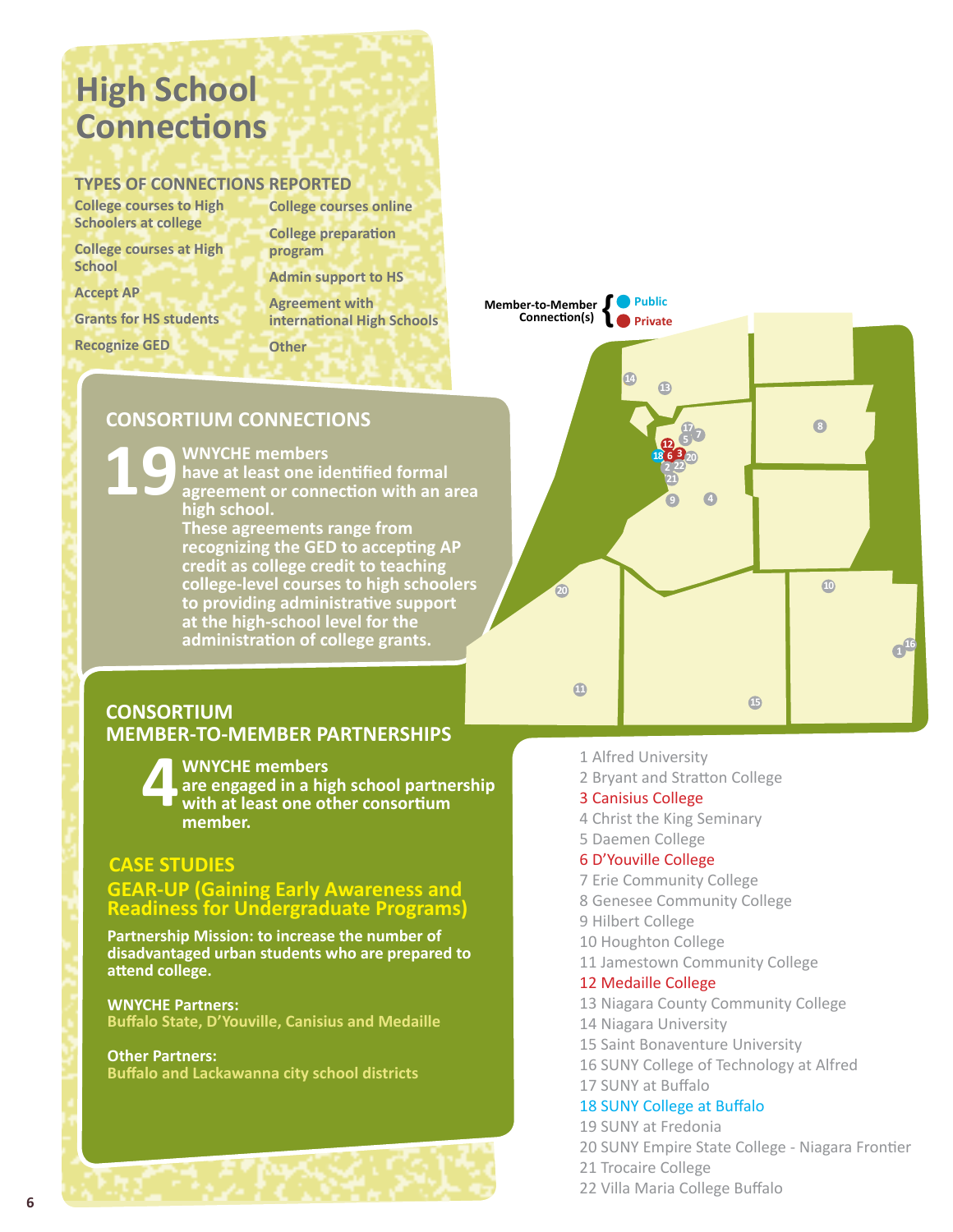# **Community-Focused Connections**

#### **TYPES OF CONNECTIONS REPORTED**

**Youth development Community education Neighborhood Environment Health** 4 Canisius College  $\sim$   $\sim$   $\sim$   $\sim$   $\sim$   $\sim$ 

**Arts Shared facilities Other**  $\sum_{i=1}^n A_i$ rs Campus Campus Campus Campus Campus Campus Campus Campus Campus Campus Campus Campus Campus Campus Campus Campus Campus Campus Campus Campus Campus Campus Campus Campus Campus Campus Campus Campus Campus Ca

#### **CONSORTIUM CONNECTIONS** 7 JAMESTOWN COMMECT

9 Genesee Community College 10 Hilbert College

#### $\blacksquare$  WNYCHE members

**19 19** WNYCHE members<br>
thave at least one id<br>
community-focused<br>  $\frac{1}{2}$ have at least one identified formal **community-focused partnership. These** run the gamut from neighborhood task **groups to environmental study centers** to elder scholars programs to college for **22 State Summer College State College State**  $\frac{1}{2}$  Have at least VIII  $1911$  cm  $391110$  $\overline{\phantom{a}}$  Kids and Yivic $\mu$ 

#### **CONSORTIUM MEMBER-TO-MEMBER CONNECTIONS**

**9 WNYCHE members**<br>are engaged in a compartnership with at **are engaged in a community-focused partnership with at least one other consortium member.** 

### **CASE STUDIES**

#### **Western New York Service Learning**

**Partnership Mission: to match college students seeking hands-on experience with identified community needs.** 

#### **WNYCHE Partners:**

**Buffalo State, Canisius, Daemen, D'Youville, ECC, Medaille, Niagara University, Trocaire Other Partners: Dozens of community organizations** 

#### **Heart Research**

**Partnership Mission: to study noninvasive imaging techniques for the diagnosis and treatment of heart disease.** 

**WNYCHE Partners: Niagara University and University at Buffalo** 

**Other Partners: Heart Center of Niagara at Niagara Falls Memorial Medical Center and GE Health Care** 

#### **Medical Research**

**Partnership Mission: to study chronic and acute wound treatment**

**WNYCHE Partners: Daemen and University at Buffalo Other Partners: Roswell Park Cancer Institute** 



- 1 Alfred University
- 2 Bryant and Stratton College

#### 3 Canisius College

- 4 Christ the King Seminary
- 5 Daemen College
- 6 D'Youville College

#### 7 Erie Community College

- 8 Genesee Community College
- 9 Hilbert College
- 10 Houghton College
- 11 Jamestown Community College

#### 12 Medaille College

13 Niagara County Community College

14 Niagara University 15 Saint Bonaventure University 16 SUNY College of Technology at Alfred

#### 17 SUNY at Buffalo

18 SUNY College at Buffalo

19 SUNY at Fredonia 20 SUNY Empire State College - Niagara Frontier

21 Trocaire College

22 Villa Maria College Buffalo